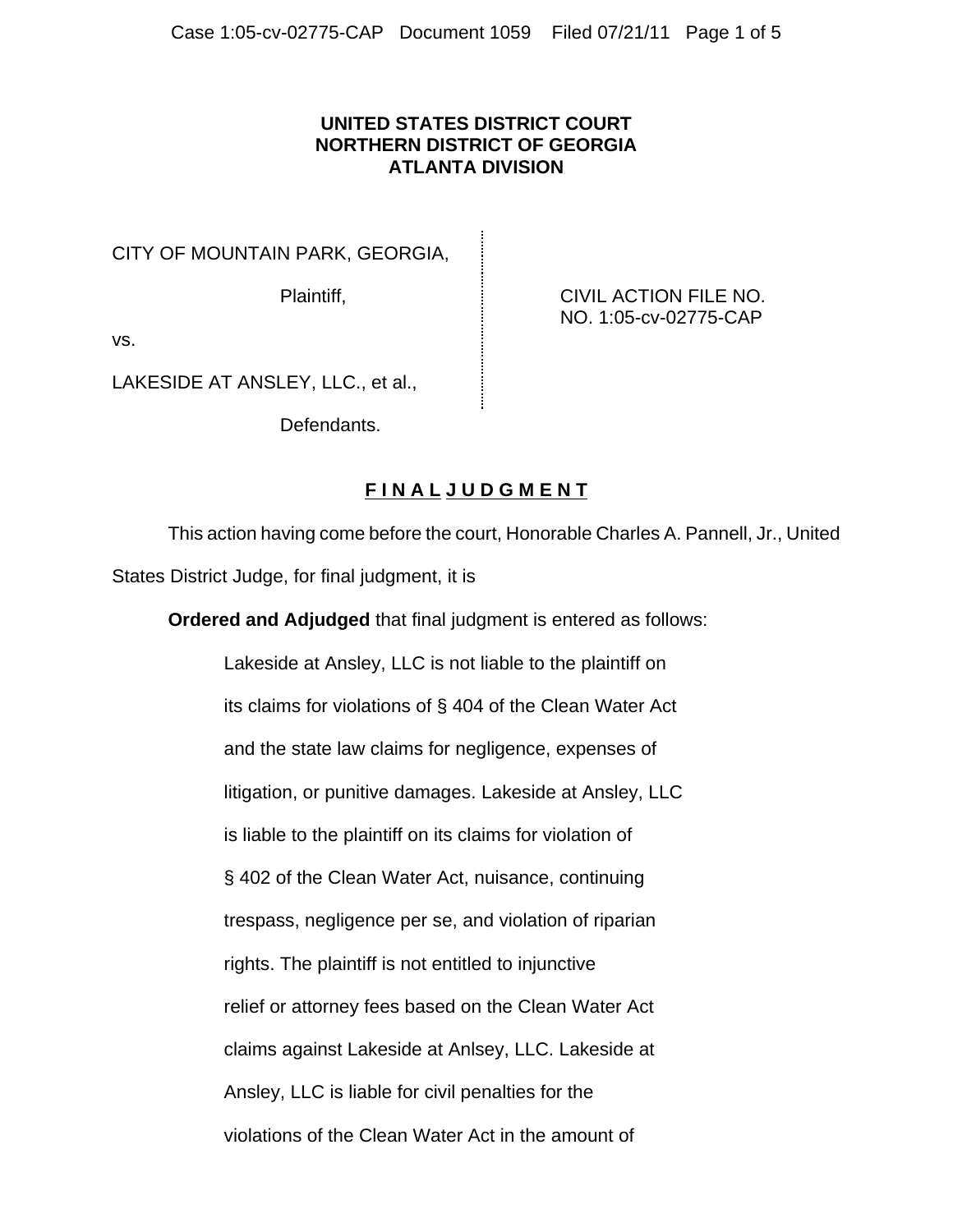\$25,500, payable to the United States Treasury. Because of the jury's assessment of fault and Georgia law on the apportionment of damages, the plaintiff is not entitled to any damages on its claims for nuisance, continuing trespass, negligence per se, or violation of riparian rights.

Chatham Holdings Corporation is not liable to the plaintiff on its claims for violations of § 404 of the Clean Water Act and the state law claims for negligence, punitive damages, or expenses of litigation. Chatham Holdings Corporation is liable to the plaintiff on its claims for violation of § 402 of the Clean Water Act, nuisance, continuing trespass, negligence per se, and violation of riparian rights. The plaintiff is not entitled to injunctive relief or attorney fees based on the Clean Water Act claims against Chatham Holdings Corporation. Chatham Holding Corporation is liable for civil penalties for the violations of the Clean Water Act in the amount of \$25,500, payable to the United States Treasury. Because of the jury's assessment of fault and Georgia law on the apportionment of damages, the plaintiff is not entitled to any damages on the claims for nuisance, continuing trespass, negligence per se, or violation of riparian rights.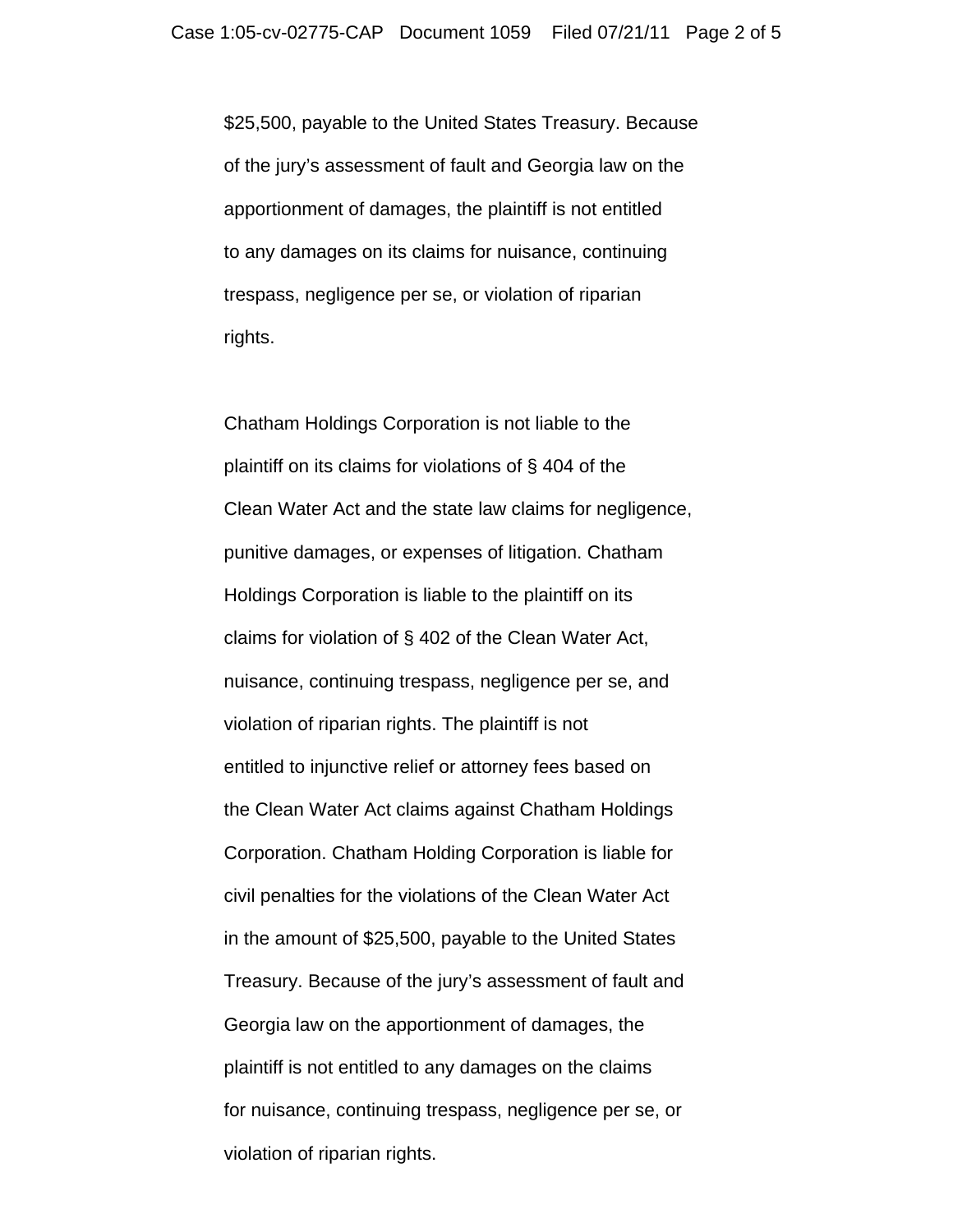Peachtree Residential Properties, Inc., is not liable to the plaintiff on its claims for violation of the Clean Water Act, nuisance, continuing trespass, negligence, negligence per se, attorney fees, expenses of litigation, and punitive damages. Peachtree Residential Properties, Inc., is liable to the plaintiff for violation of the plaintiff's riparian rights. However, because of the jury's assessment of fault and Georgia law on the apportionment of damages, the plaintiff is not entitled to any damages on this claim.

Day Investments II, Inc., is not liable to the plaintiff on its claims for violation of the Clean Water Act, nuisance, continuing trespass, negligence, negligence per se, attorney fees, expenses of litigation, and punitive damages. Day Investment II, Inc., is liable to the plaintiff for violation of the plaintiff's riparian rights. However, because of the jury's assessment of fault and Georgia law on the apportionment of damages, the plaintiff is not entitled to any damages on this claim.

Crabapple Development and Investment Corporation is liable to the plaintiff on all claims based on the entry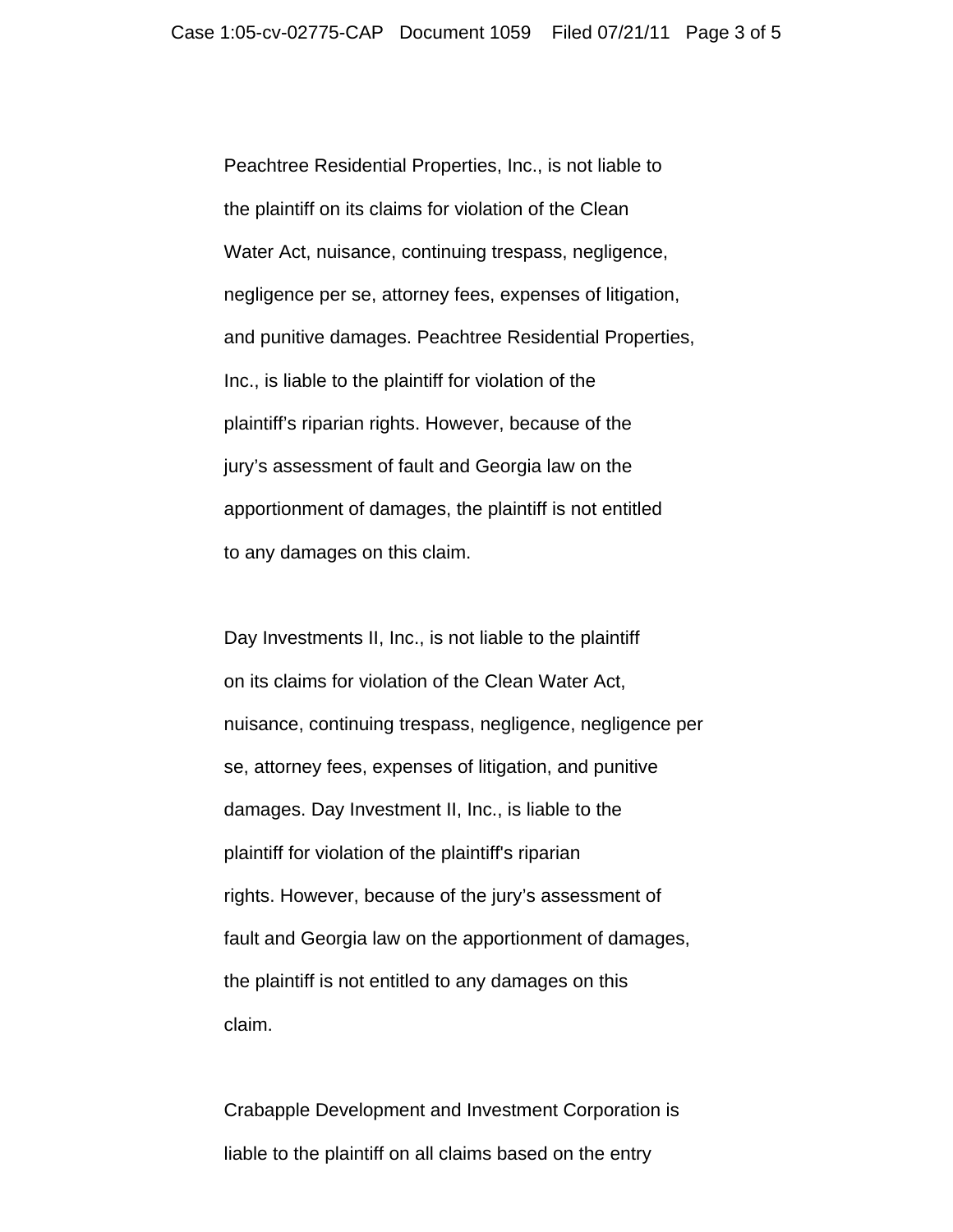of default. With regard to injunctive relief, Crabapple Development and Investment Corporation is ORDERED to allocate \$15,920 for use by the plaintiff for cleanup of the portion of sediment in the plaintiff's lakes and streambeds that is attributable to Crabapple. Crabapple Development and Investment Corporation, while liable for violations of the Clean Water Act, is assessed civil penalties in the amount of \$0. The plaintiff is awarded attorney fees and costs of litigation based on the Clean Water Act in the amount of \$188,495.78. Because of the jury's assessment of fault and Georgia law on the apportionment of damages, the plaintiff is not entitled to any damages on the claims for nuisance, continuing trespass, negligence, negligence per se, or violation of riparian rights. The plaintiff is not entitled to expenses of litigation or punitive damages.

The plaintiff, City of Mountain Park, Georgia, is liable to defendants Lakeside at Ansley, LLC and Chatham Holdings Corporation in the amount of \$10,947.50 as sanctions for discovery abuse.

Dated at Atlanta, Georgia, this  $21<sup>st</sup>$  day of July, 2011.